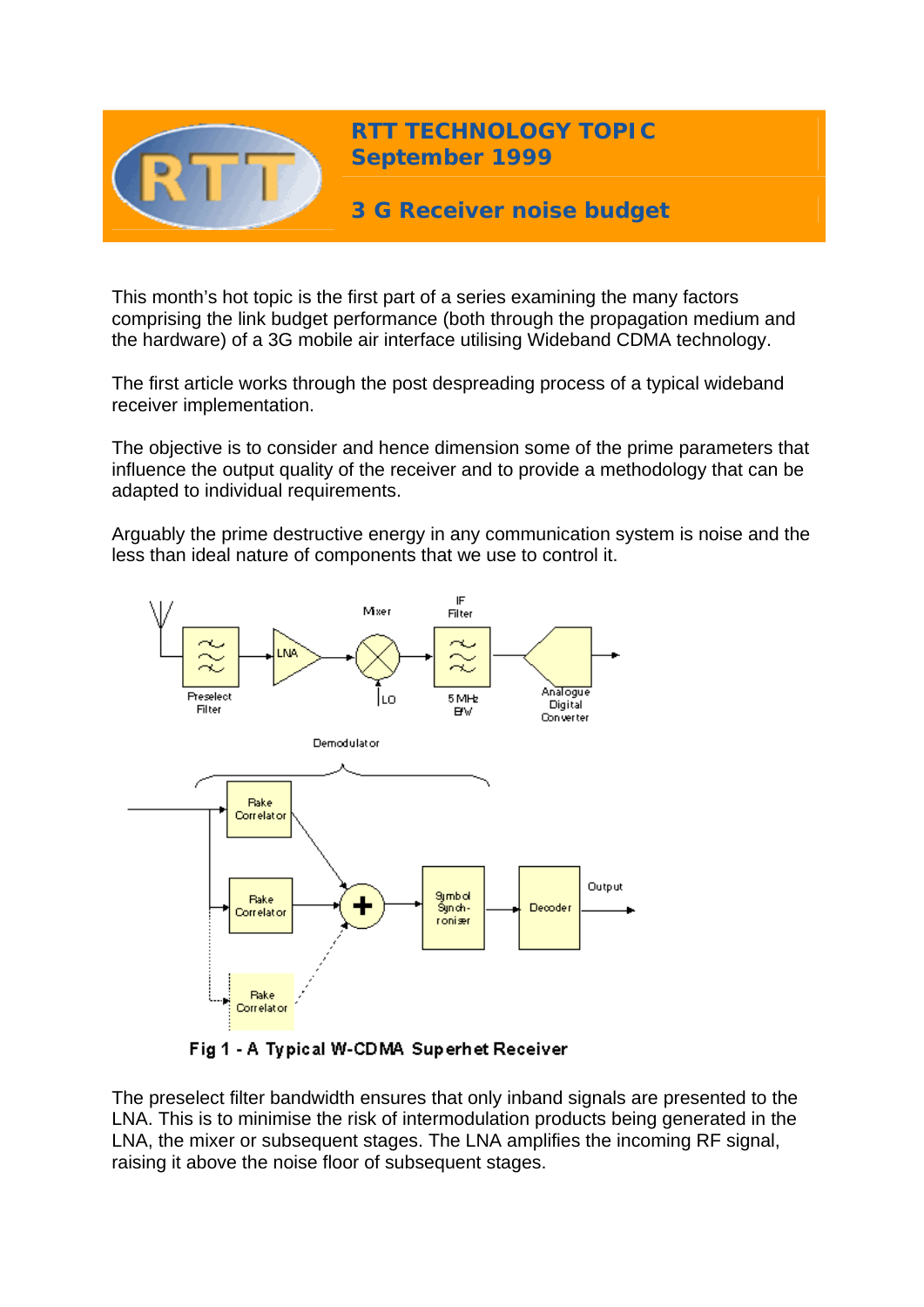The amplified RF is then passed to the mixer where it is mixed with the Local Oscillator (LO) to produce the Intermediate Frequency (IF). The IF output by the mixer is passed through an IF filter(s) which is centred on the IF and has bandwidth of approximately 5 MHz (WCDMA). The band limited IF is digitised in a Sampling Analogue-to-Digital converter and output as digital samples to the RAKE receiver.

The RAKE receiver consists of correlators, each receiving a multipath signal. After despreading by correlators, the signals are combined to accumulate multipath energies.

The raw correlated signal is further processed, i.e. de-interleaving, decoding, symbol synchronisation to obtain an optimum base band bit stream.

Part of this processing is the detection and/or repair of bit errors. This improvement of BER is referred to as Coding Gain.

An analysis can now be made of the above process to derive the sensitivity of an 'ideal' receiver.



Fig 2 - The WCDMA Channel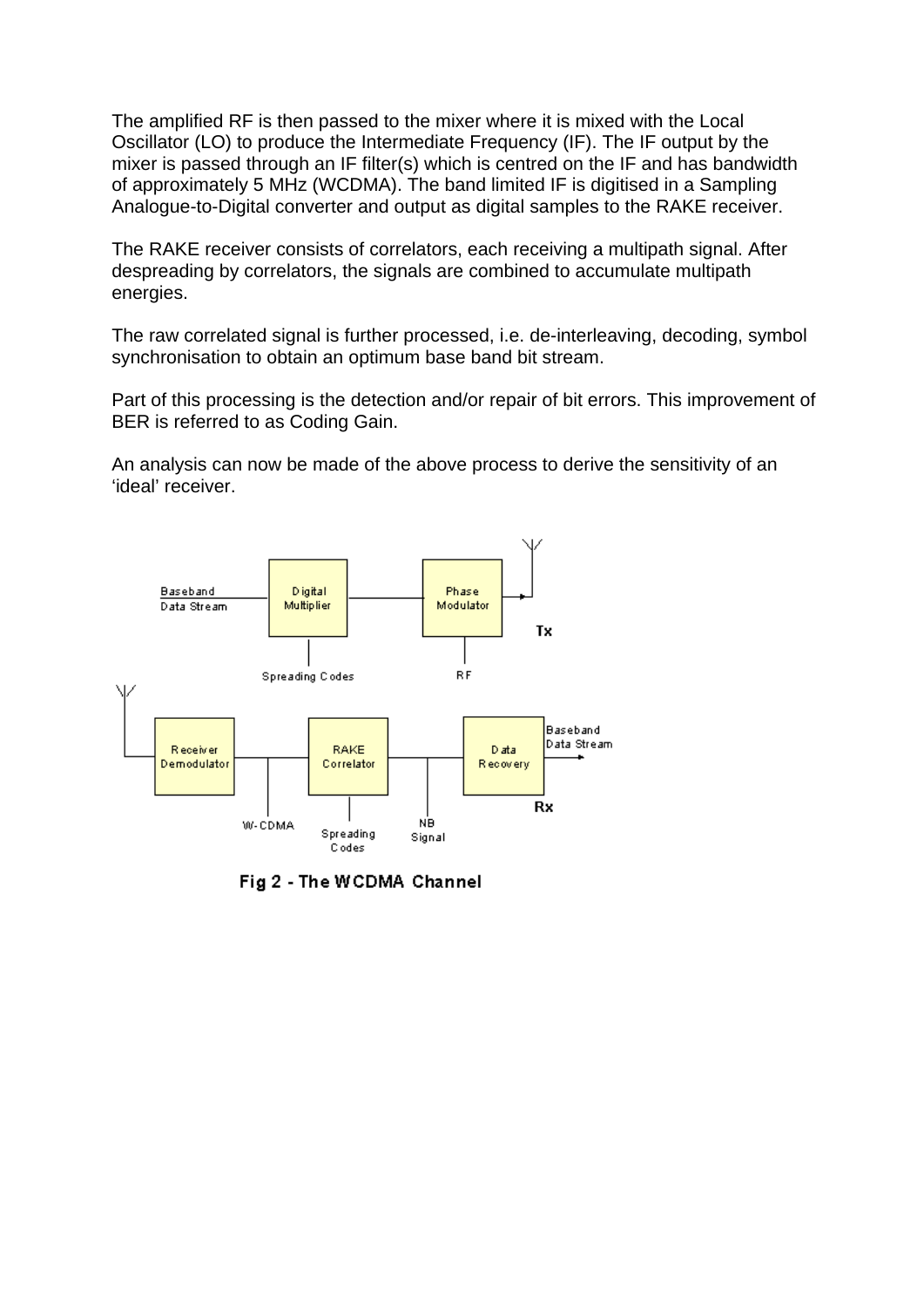# Performance Benchmarks



## **Receiver Noise Floor**

Thermal (Gaussian) noise at the receiver input must be considered. All conductive mechanisms, for example metals and semiconductors in a state of 'thermal agitation' generate electrical noise. The available noise power in a resistance (impedance) is independent of the resistance value, is proportional to temperature and fills the measurement (or channel) bandwidth available to it.

The noise power is dimensioned by Boltzman's Constant ( $k = 1.38 \times 10^{-23}$  J/K) and standardised to a temperature (T) of 290K. (17°C).

In order to make the value applicable to any calculation it is normalised to a 1 Hz bandwidth. The value (k x T) is then multiplied up by the bandwidth (B).

The reference noise power value from the above is –174dBm/Hz and is used as the 'floor reference' in sensitivity/noise calculations.

### **Bandwidths**

Given the modulation format (QPSK) the modulation bandwidth must be considered.

Bandwidth required for digital data modulation is a trade off of occupied bandwidth against signal (carrier) distortion or truncation. Bandwidth truncation infers a spectrum limiting of the power spectral density (PSD) which is evidenced by Intersymbol Interference (ISI).

The most popular measure of bandwidth for digital communications is the width of the main spectral lobe, where most of the signal power is contained. This is the null-tonull bandwidth.

### **Table 1 Null-to-Null Bandwidth**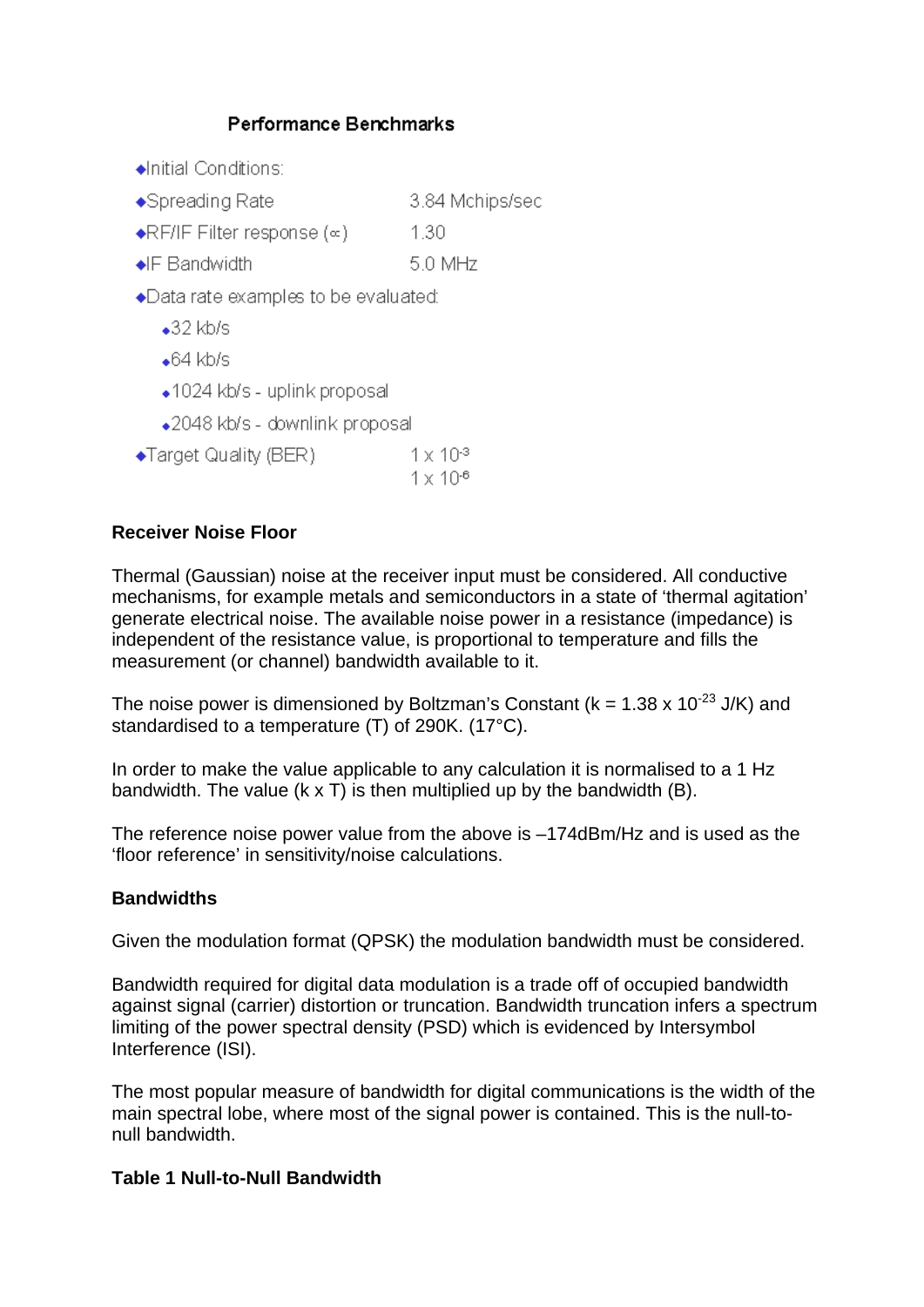| <b>Modulation Method</b> | <b>Typical Bandwidth</b><br>(Null-to-Null) |
|--------------------------|--------------------------------------------|
| QPSK, DQPSK              | 1.0 x Bit Rate                             |
| MSK                      | 1.5 x Bit Rate                             |
| BPSK, DBPSK, OFSK        | 2.0 x Bit Rate                             |

Although suitable as a definition for BPSK, QPSK, OQPSK and MSK it must be used with care as some modulation formats lack well defined side lobes.

Table 2 lists relevant example data rates, their modulation format and the null-to-null bandwidth.

The bandwidth is determined by the filter(s) in the receive system and this in turn allows calculation of the noise power bandwidth from Noise Power = 10  $log_{10}$  BW dB, this parameter is also listed in Table 2.

## **Table 2 Data Rate Samples to be Evaluated**

| Signal Number Data Rate kb/s |      | <b>Modulation</b><br>Format |      | Theoretical N- Noise Pwr (in<br>to-N B/W kHz N-to-N B/W) dB |
|------------------------------|------|-----------------------------|------|-------------------------------------------------------------|
|                              | 32   | <b>QPSK</b>                 | 32   | 45                                                          |
| 2                            | 64   | <b>QPSK</b>                 | 64   | 48                                                          |
| 3                            | 1024 | <b>QPSK</b>                 | 1024 | 60.1                                                        |
| 4                            | 2048 | <b>QPSK</b>                 | 2048 | 63.1                                                        |

### **Theoretical Receiver Noise Floor**

The theoretical noise floor through the receiver to the demodulator, ie through the bandwidth defining filters is expressed as –174dBm/Hz + Bandwidth noise contribution.

Table 3 gives this figure by signal number (see Table 1) using the allocated bandwidth noise power (see Table 1, column 3).

### **Table 3 Theoretical Receiver Noise Floor**

| <b>Signal Number</b><br>(Data Rate kb/s) | <b>Noise Power</b><br>(in QPSK B/W) dBm | <b>Receiver Noise Floor</b><br>(theory) dBm |
|------------------------------------------|-----------------------------------------|---------------------------------------------|
| 1(32)                                    | 45                                      | $-129$                                      |
| 2(64)                                    | 48                                      | $-126$                                      |
| 3(1024)                                  | 60.1                                    | $-113.9$                                    |
| 4(2048)                                  | 63.1                                    | $-110.9$                                    |

The real noise floor for a practical receiver is always higher due to filter losses, LNA and mixer noise, synthesiser noise etc.